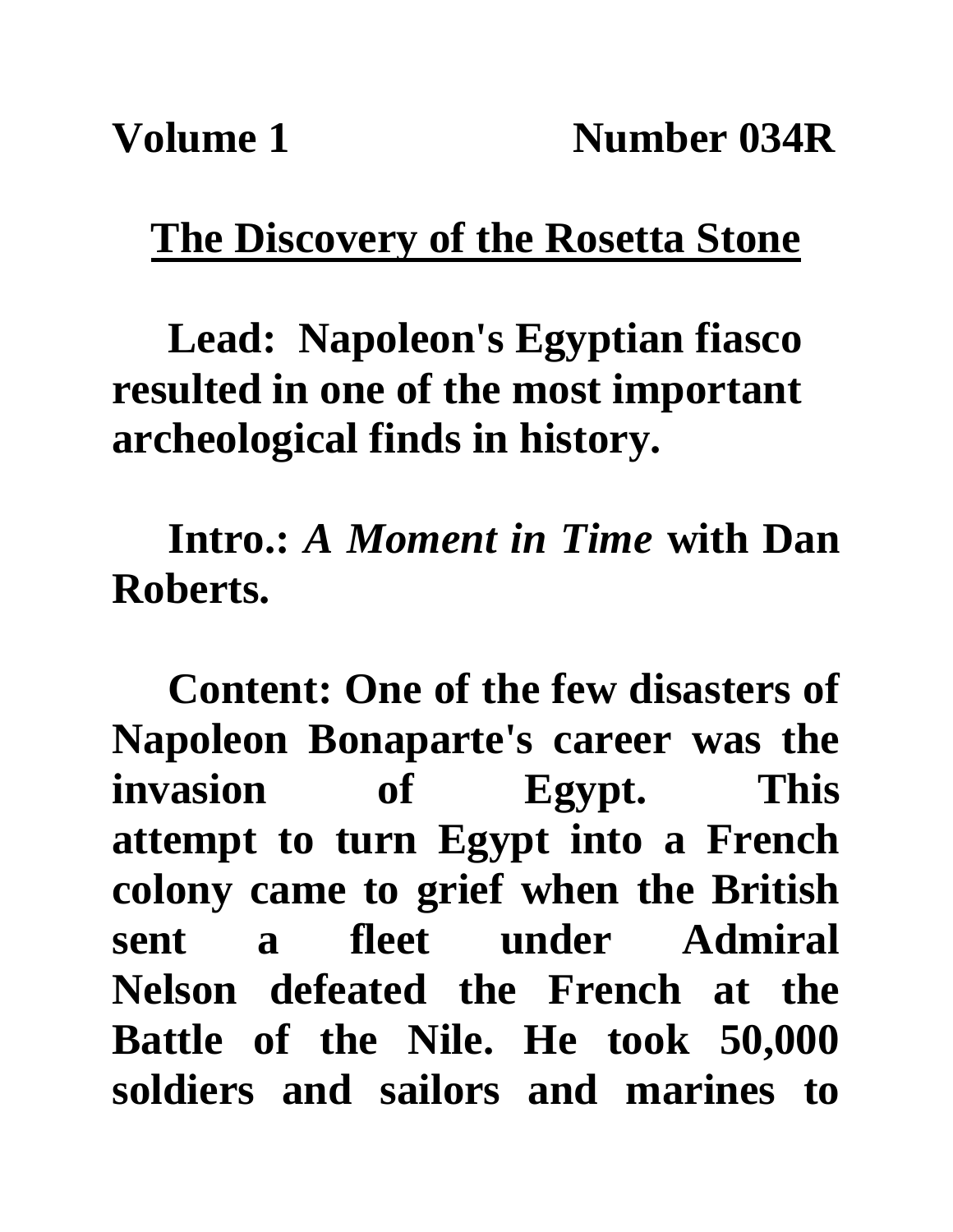**Egypt and returned with little over 23,000 of which there were 3,000 invalids.**

**Though the French Emperor was a military genius with few equals, he knew very little of art and science. Perhaps he sensed military triumph alone would not secure him a lasting place in history and that he needed to erect some monument of legislation or scientific progress. To that end, he brought with him a group of scientists, engineers and mathematicians to study the land he proposed to conquer. He created the Institute of Egypt as a kind of brain trust whose advice he would use to administer the country and lay the foundation for future development. During the entire time France was**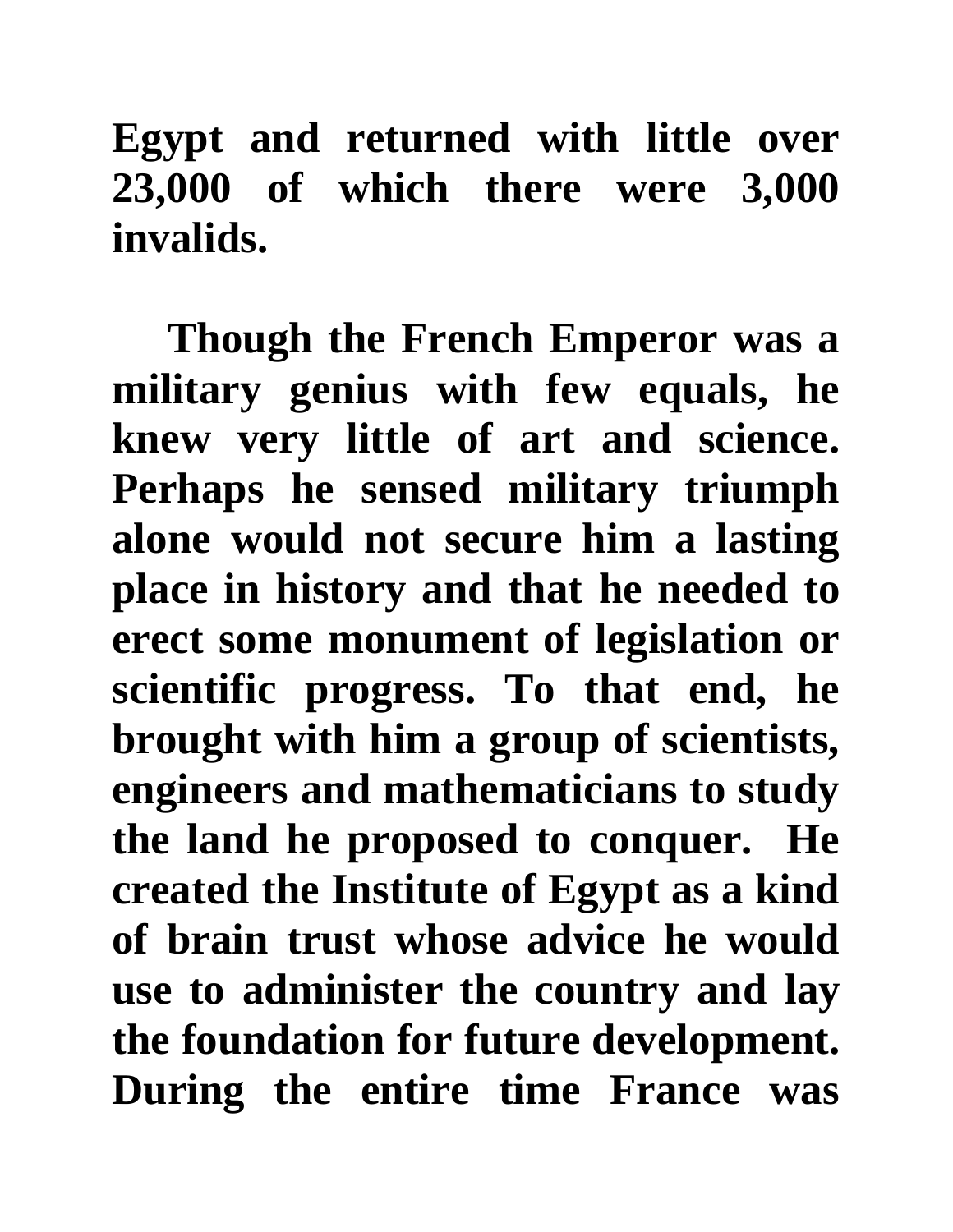**involved Egypt, they examined the country. The result of their work was**  *Description de Egypt (The Description of Egypt)* **with its 10 volumes of text published between 1809 and 1808. Two of the fields to which this scientific organization made its greatest contribution were geography and Egyptology. The map of Egypt which Napoleon commissioned was completed in 1806.**

**In their examination of many of the artifacts discovered, they had a great deal of difficulty understanding the ancient Egyptian language. The ancient Egyptians conveyed messages in the form of hieroglyphs or picture words rather than words of text. They would skillfully copy down thousands**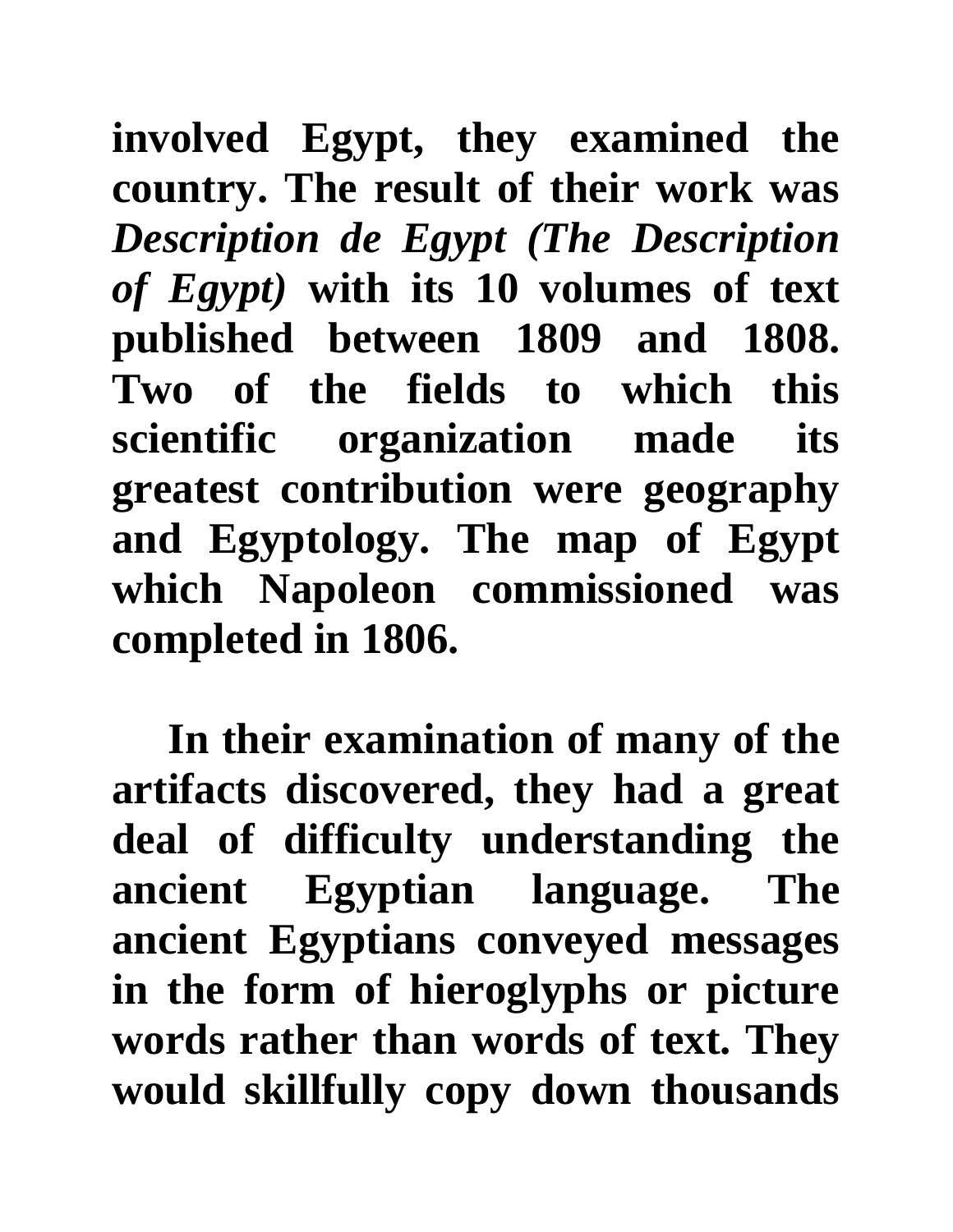**of inscriptions with no idea what they were inscribing. A chance discovery during an archeological dig in the town of Rosetta, about 35 miles northeast of Alexandria helped solve the mystery. A team led by a Captain Bouchard discovered a broken slab of black basalt, 3 feet, 9 inches long and 2 feet, 4 1/2 inches wide. Three languages were written on what came to be known as the Rosetta stone. At the top section were Egyptian hieroglyphics, on the bottom was Greek and in the middle, an unknown writing, which since has come to be called demotic. This stone originated during the reign of the Egyptian king, Ptolemy Epiphanes V who reigned from about 200 years before Christ**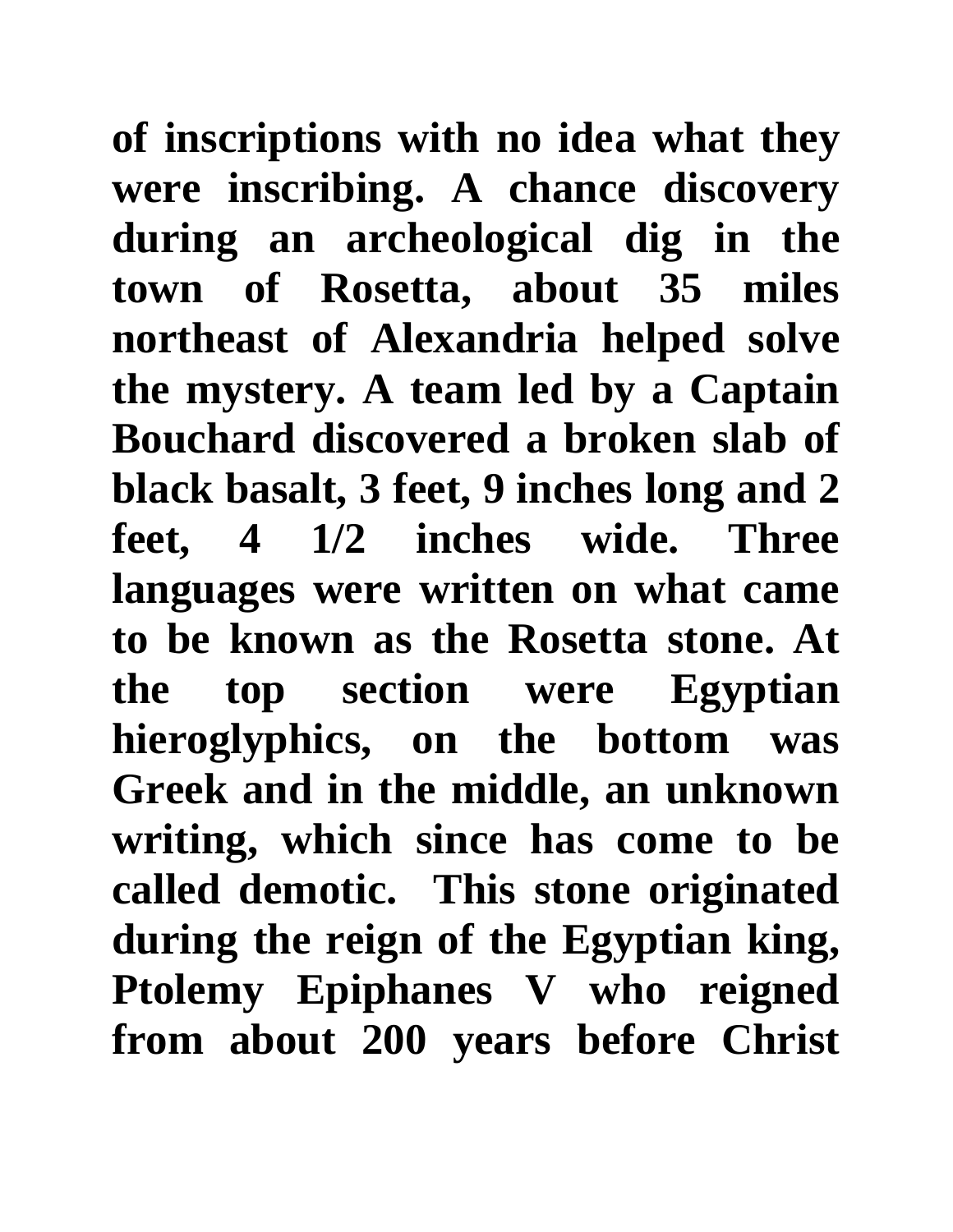**and was written in commemoration of his accession to the throne.**

**After the French surrender in Egypt in 1801, the stone passed into British hands and through the work of Thomas Young and Jean-Francois Champollion, the hieroglyphic text was determined to be a translation of the Greek and eventually, through the study of the stone, a picture of ancient Egyptian sprang into view. Each year thousands of tourists see the Rosetta Stone on display at the British museum.**

**At the University of Richmond, this is Dan Roberts.**